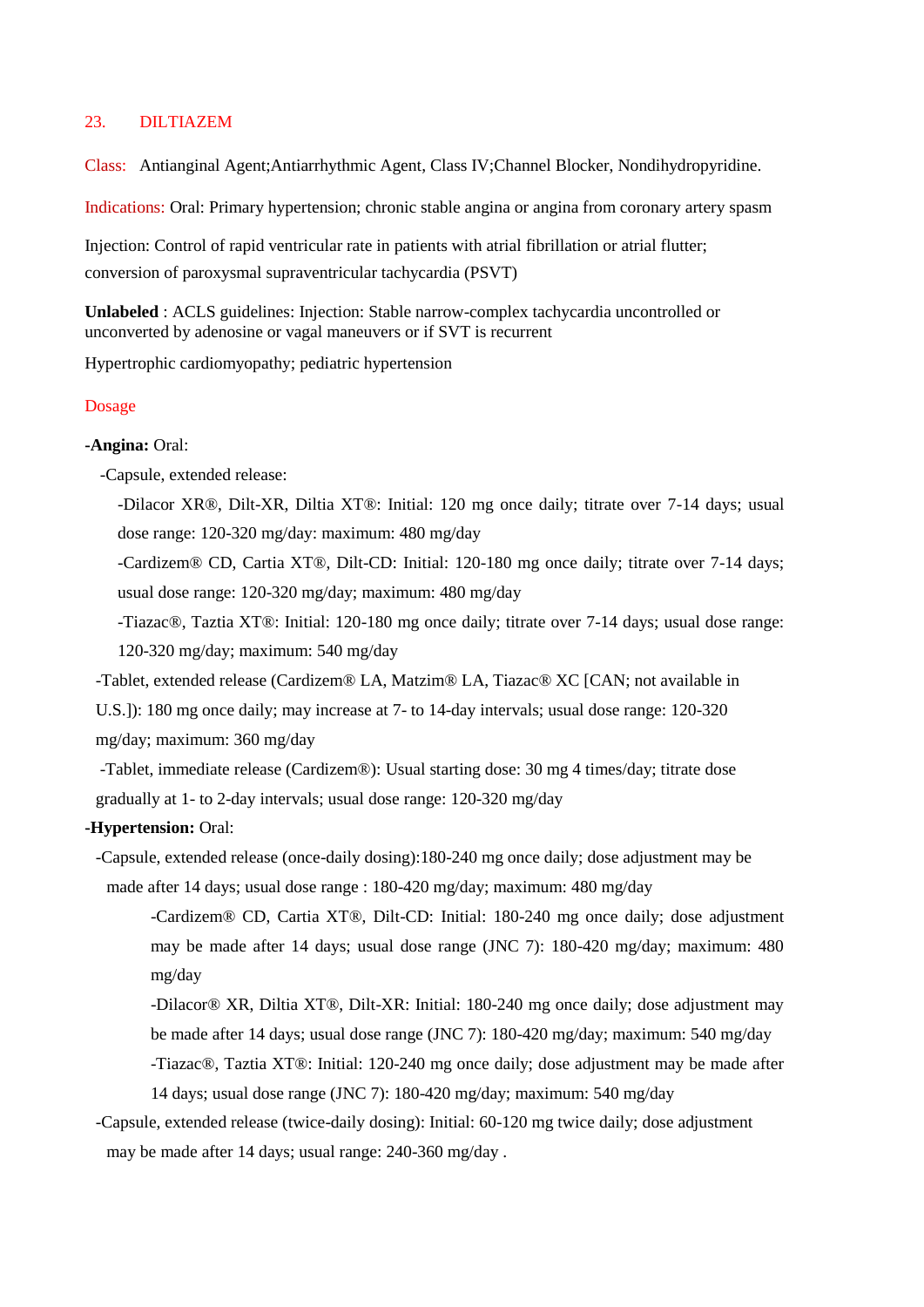- **Note:** Diltiazem is available as a generic intended for either once- or twice-daily dosing, depending on the formulation; verify appropriate extended release capsule formulation is administered.
- -Tablet, extended release (Cardizem® LA, Matzim® LA, Tiazac® XC [CAN; not available in U.S.]): Initial: 180-240 mg once daily; dose adjustment may be made after 14 days; usual dose range: 120-540 mg/day

## **-Atrial fibrillation, atrial flutter, PSVT:** I.V.:

 -Initial bolus dose: 0.25 mg/kg actual body weight over 2 minutes (average adult dose: 20 mg); ACLS guideline recommends 15-20 mg

 -Repeat bolus dose (may be administered after 15 minutes if the response is inadequate): 0.35 mg/kg actual body weight over 2 minutes (average adult dose: 25 mg); ACLS guideline recommends 20-25 mg

 -Continuous infusion (infusions >24 hours or infusion rates >15 mg/hour are not recommended): Initial infusion rate of 10 mg/hour; rate may be increased in 5 mg/hour increments up to 15 mg/hour as needed; some patients may respond to an initial rate of 5 mg/hour.

If diltiazem injection is administered by continuous infusion for >24 hours, the possibility of decreased diltiazem clearance, prolonged elimination half-life, and increased diltiazem and/or diltiazem metabolite plasma concentrations should be considered.

# **-Conversion from I.V. diltiazem to oral diltiazem:**

*Oral dose (mg/day) is approximately equal to [rate (mg/hour) x 3 + 3] x 10*.  $3$  mg/hour = 120 mg/day  $5 \text{ mg/hour} = 180 \text{ mg/day}$  $7 \text{ mg/hour} = 240 \text{ mg/day}$ 11 mg/hour =  $360$  mg/day.

## **Geriatric**

Refer to adult dosing. In the management of hypertension, consider lower initial doses (eg, 120 mg once daily using extended release capsule) and titrate to response (Aronow, 2011).

## **Renal Impairment**:

Use with caution; no dosing adjustments recommended. Dialysis: Not removed by hemo- or peritoneal dialysis; supplemental dose is not necessary.

## **Hepatic Impairment**:

Use with caution; no specific dosing recommendations available; extensively metabolized by the liver; half-life is increased in patients with cirrhosis

Available dosage form in the hospital: DILTIAZEM 25MG/ML, 5ML VIAL, 60MG TAB, 90MG TAB, DILTIAZEM HCL 120MG TAB